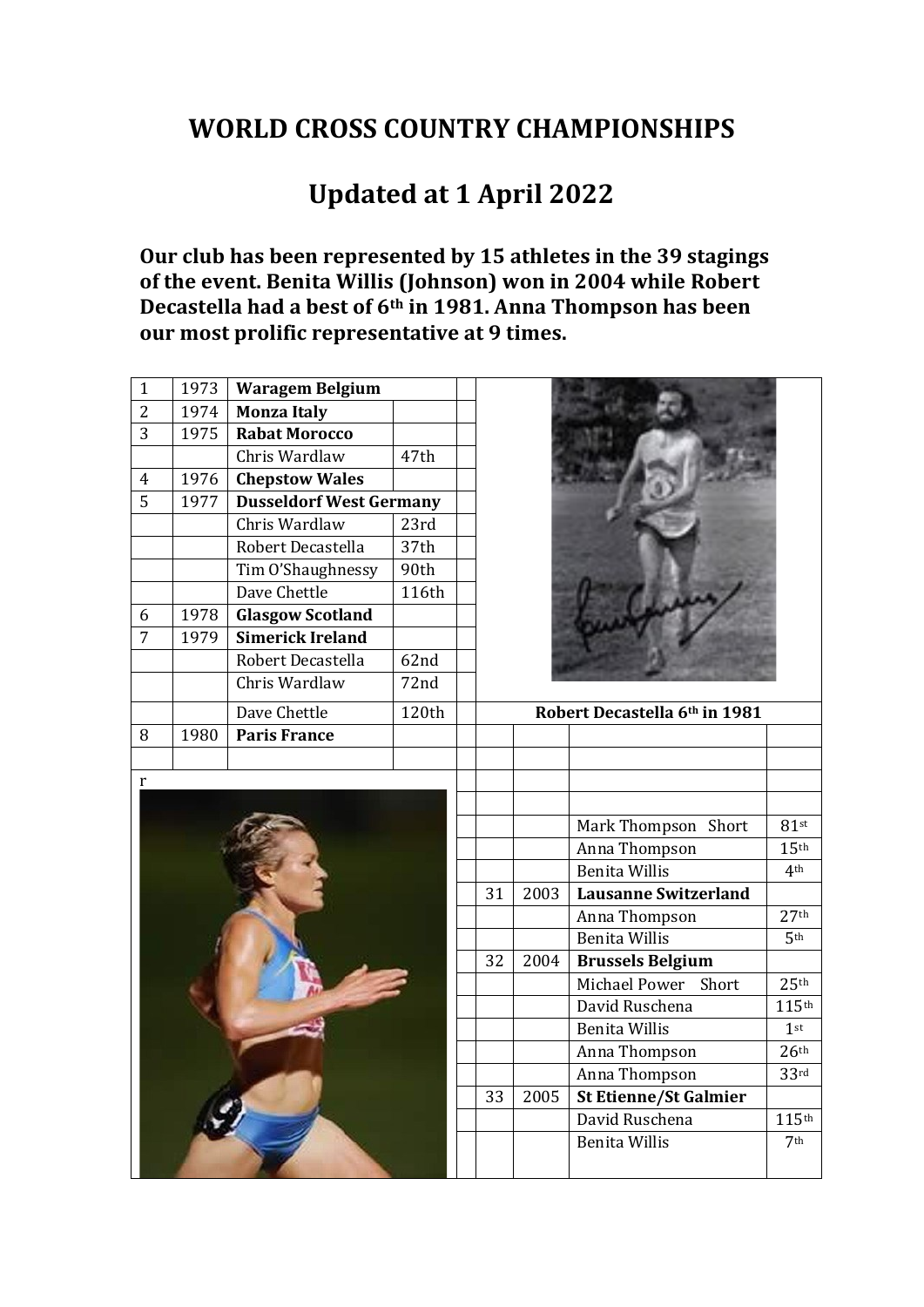| Benita Wiilis, World Champion |      |                                  |                  |  |    |      | Anna Thompson                       | 16 <sup>th</sup> |
|-------------------------------|------|----------------------------------|------------------|--|----|------|-------------------------------------|------------------|
|                               |      |                                  |                  |  |    |      | Anna Thompson                       | 19 <sup>th</sup> |
| 9                             | 1981 | <b>Madrid Spain</b>              |                  |  | 34 | 2006 | Fukuoka Japan                       |                  |
|                               |      | Robert Decastella                | 6th              |  |    |      | David Ruschena                      | $121$ st         |
|                               |      | Chris Wardlaw                    | 81st             |  |    |      | Anna Thompson                       | 27 <sup>th</sup> |
| 10                            | 1982 | <b>Rome Italy</b>                |                  |  |    |      | Anna Thompson                       | 25 <sup>th</sup> |
| 11                            | 1983 | <b>Gateshead England</b>         |                  |  |    |      | <b>Benita Willis</b>                | 4 <sup>th</sup>  |
|                               |      | Robert Decastella                | 6th              |  |    |      | <b>Benita Willis</b>                | 4 <sup>th</sup>  |
|                               |      | Adam Hoyle                       | 81st             |  | 35 | 2007 | Mombasa Kenya                       |                  |
| 12                            | 1984 | <b>New York USA</b>              |                  |  |    |      | Anna Thompson                       | 18 <sup>th</sup> |
| 13                            | 1985 | <b>Lisbon Portugal</b>           |                  |  | 36 | 2008 | <b>Edinburgh Scotland</b>           |                  |
|                               | 1985 | Adam Hoyle                       | 209th            |  |    |      | <b>Benita Willis</b>                | 11 <sup>th</sup> |
| 14                            | 1986 | <b>Neuchatel Switzerland</b>     |                  |  |    |      | Anna Thompson                       | 27 <sup>th</sup> |
|                               |      | Adam Hoyle                       | 30th             |  | 37 | 2009 | <b>Jordan</b>                       |                  |
| 15                            | 1987 | <b>Warsaw Poland</b>             |                  |  | 38 | 2010 | <b>Bydgoszcz Poland</b>             |                  |
|                               |      | Adam Hoyle                       | 156th            |  |    |      | <b>Benita Willis</b>                | 17 <sup>th</sup> |
| 16                            | 1988 | <b>Auckland New Zealand</b>      |                  |  |    |      | Anna Thompson                       | 58 <sup>th</sup> |
|                               |      | Julian Paynter<br><b>INR</b>     | 28 <sup>th</sup> |  | 39 | 2011 | Spain                               |                  |
| 17                            | 1989 | <b>Stavenger Norway</b>          |                  |  |    |      | Anna Thompson                       | 77th             |
|                               |      | Adam Hoyle                       | 62nd             |  |    |      |                                     |                  |
| 18                            | 1990 | <b>Aix Le Bains France</b>       |                  |  |    |      |                                     |                  |
| 19                            | 1991 | <b>Antwerp Belgium</b>           |                  |  |    |      |                                     |                  |
|                               |      | Robert O'Donnell                 | 145th            |  |    |      |                                     |                  |
| 20                            | 1992 | <b>Boston USA</b>                |                  |  |    |      |                                     |                  |
| 21                            | 1993 | Amorebieta Spain                 |                  |  |    |      |                                     |                  |
|                               |      | Julian Paynter                   | 91st             |  |    |      |                                     |                  |
|                               |      | Robert O'Donnell                 | 118th            |  |    |      |                                     |                  |
| 22                            | 1994 | <b>Budapest Hungary</b>          |                  |  |    |      |                                     |                  |
|                               |      | Julian Paynter                   | 29th             |  |    |      |                                     |                  |
|                               |      | Michael Power JNR                | 98th             |  |    |      |                                     |                  |
| 23                            | 1995 | <b>Durham England</b>            |                  |  |    |      |                                     |                  |
|                               |      | Julian Paynter                   | 68th             |  |    |      |                                     |                  |
| 24                            | 1996 | <b>Capetown South Africa</b>     |                  |  |    |      |                                     |                  |
|                               |      | Julian Paynter                   | 25 <sup>th</sup> |  |    |      |                                     |                  |
| 25                            | 1997 | <b>Turin Italy</b>               |                  |  |    |      |                                     |                  |
|                               |      | Julian Paynter                   | <b>DNF</b>       |  |    |      |                                     |                  |
| 26                            | 1998 | <b>Marrakech Morroco</b>         |                  |  |    |      |                                     |                  |
|                               |      | Mark Thompson Jnr                | 33 <sup>rd</sup> |  |    |      |                                     |                  |
| 27                            | 1999 | <b>Belfast Ireland</b>           |                  |  |    |      |                                     |                  |
|                               |      | Nick Harrison                    | $131$ st         |  |    |      |                                     |                  |
|                               |      | <b>Susie Power</b>               | 40 <sup>th</sup> |  |    |      |                                     |                  |
| 28                            | 2000 | <b>Vilemoura Portugal</b>        |                  |  |    |      | Anna Thompson 9 time representative |                  |
|                               |      | <b>Michael Power</b><br>S        | 69 <sup>th</sup> |  | 40 | 2013 | <b>Bydgoszcz Poland</b>             |                  |
|                               |      | Sonia O'Sullivan<br>$\mathbf{L}$ | 7 <sup>th</sup>  |  | 41 | 2015 | Guiyang China                       |                  |
|                               |      | Sonia O'Sullivan<br>S            | 15 <sup>th</sup> |  |    |      | Ben Kelly Junior                    |                  |
| 29                            | 2001 | <b>Ostend Belgium</b>            |                  |  | 42 | 2017 | Kanyala Uganda                      |                  |
|                               |      | <b>Michael Power</b><br>S        | 24 <sup>th</sup> |  | 43 | 2019 | <b>Aartrus Denmark</b>              |                  |